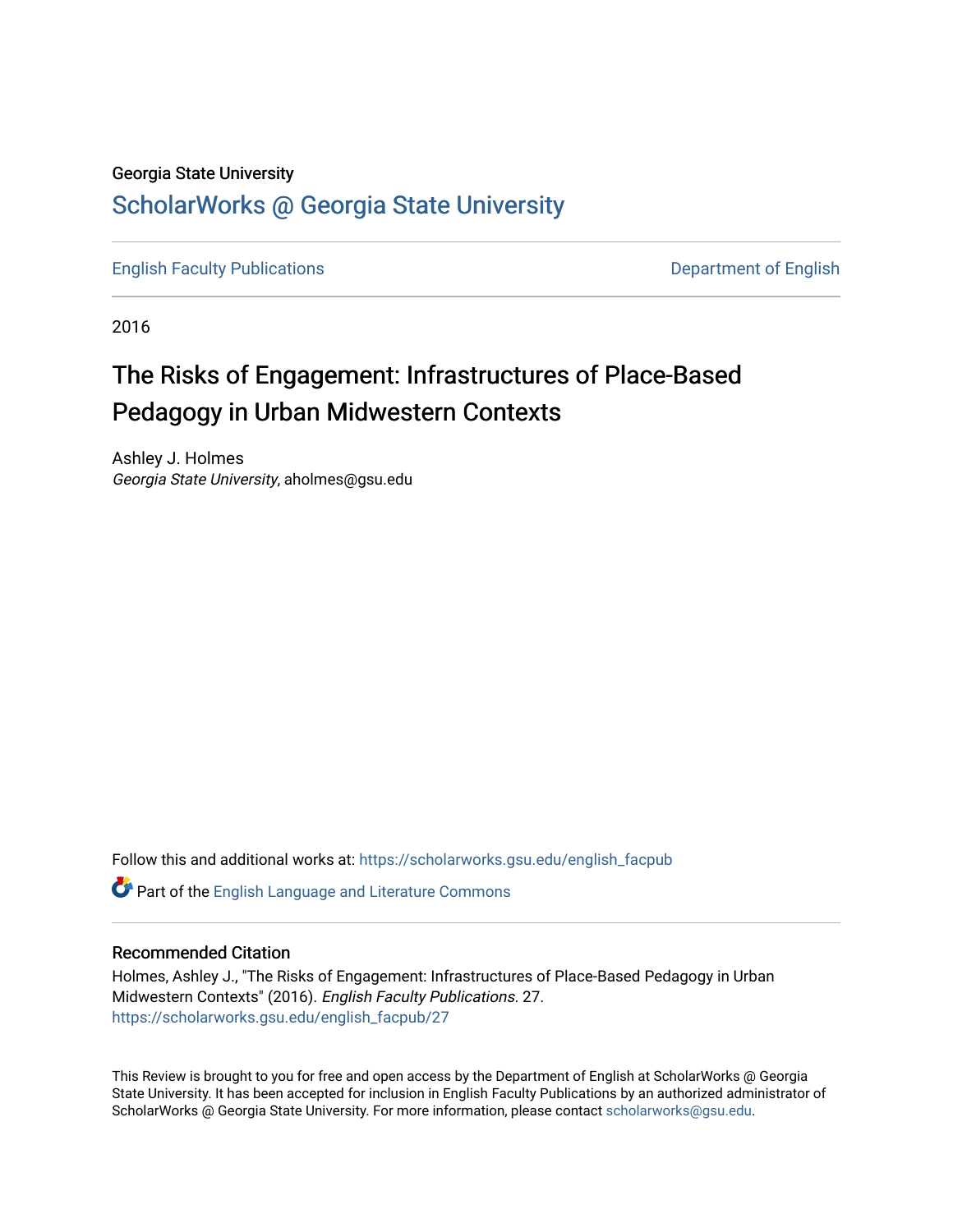# **A.04: The Risks of Engagement: Infrastructures of Place-Based Pedagogy in Urban Midwestern Contexts**

**Reviewed by** Ashley J. Holmes, *Georgia State University, Atlanta, GA* (aholmes@gsu.edu)

**Chair**: Gesa E. Kirsch, *Bentley University, Waltham, MA*

**Speakers**: Elizabeth Rohan, *University of Michigan Dearborn*, *MI,* "America's Historical University Settlement Culture as a Blueprint for Contemporary Place-Based Pedagogy" David Sheridan, *Michigan State University*, *East Lansing, MI,* "The Risks and Rewards of Storytelling in the Motor City" John Monberg, *Michigan State University, East Lansing, MI*, "Risks and Rewards of Writing Civil Society"

I was drawn to panel A.04 because of my interests in place-based pedagogy. In fact, later that day I gave a presentation on a place-based approach to mobile composition, drawing examples from my teaching (C.05). One of the aspects of this panel that I found particularly engaging was the way that each presenter took a different approach to his or her attention to issues of place. The projects were quite diverse, but there were clearly overlapping connections in terms of how our local geographies, urban spaces, and communities have important implications for the teaching of writing and rhetoric. I walked away from the panel energized with a swirl of ideas for teaching and research.

Elizabeth Rohan, the first speaker, discussed findings from an archival research project in which she analyzed writing produced in the early 1930s by Northwestern University students from two sociology classes that engaged in a community partnership with the Northwestern Settlement House in Chicago. The goals of the community partnership in the '30s, noted Rohan, aligned with what we might call service learning today. As part of their course, students worked in the Settlement House and were reminded to not form unfair judgments about the people (primarily immigrants living in poverty) with whom they were working. According to Rohan, the university–community partnership was fairly short-lived, but she was able to access and analyze approximately 300 pages of student writing. Her paper focused primarily on examples from one student, Max, who took Sociology A and volunteered at the Northwestern Settlement House in the Fall and Winter of 1930–1931. Max's job at the Settlement House was to lead a boys club; this experience allowed him to study and observe immigrants within their own community. Rohan described how Max's writing demonstrated his reflections on his social standing, as well as how he questioned his values and assumptions. In analyzing Max's papers, Rohan noted a range of community-based experiences: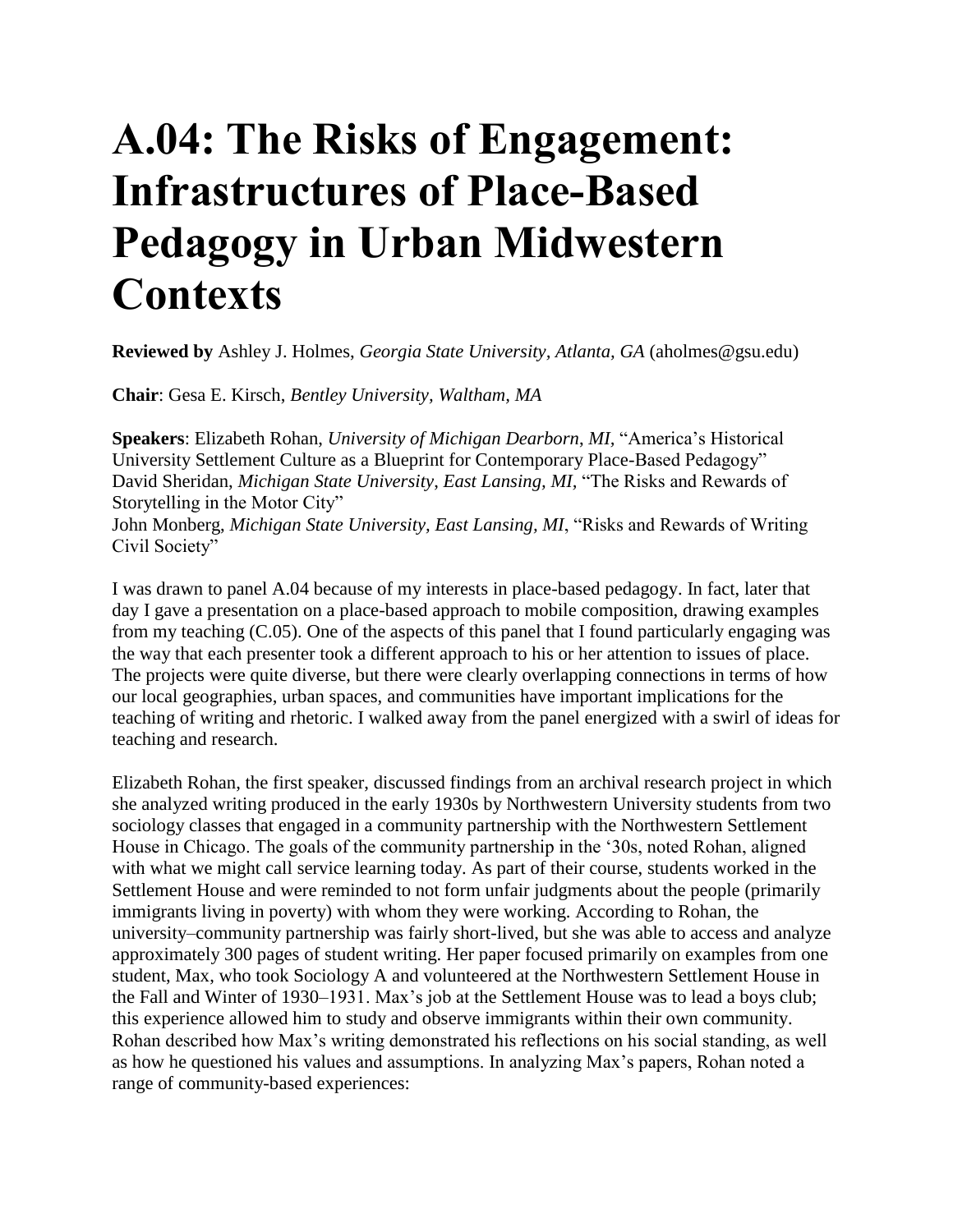- how Max's interest in sociological observation developed, how visiting the Settlement House for the first time (in his words) "cast a great spell" over him;
- how he experienced heckling and snide comments about NU students on some visits;
- and how he decided to not make himself too important at the Settlement House because he knew he would be leaving at the end of the term.

He also experienced what Rohan identified as cognitive dissonance as he came to realize that he was not that different from the population with whom he worked, even though he came from a more privileged background. Rohan concluded by drawing connections between the partnership in the '30s and contemporary university–community partnerships today. She noted how her work suggests that the archives can be a rich source of insight into how students have historically used writing to make sense of the world around them.

The second speaker, David Sheridan, described a series of assignments he has taught in a unit on the City of Detroit within first-year composition courses. Sheridan explained how he teaches students to develop a "critical attitude" toward mainstream discourses and representations of Detroit through the study of signification practices and analysis of cultural artifacts. By showing examples of advertisements, news articles, and photographs, he demonstrated to attendees how he teaches students to critically analyze master narratives about the city. For example, he showed an advertisement for a bank, *Comerica*, which was founded in Detroit, with the headline—"Still here. Still Head-quartered here. And proud to be part of the spirit here." Sheridan argued that the advertisement relies on a master narrative of Detroit's history that is embedded in the minds of the magazine's—*HOUR Detroit*—local readership. He went on to explain how he invites students to critique master narratives of the city's history that he believes misrepresent the city today; this involves helping students critique the way mainstream sources often string together historical events (e.g., riots in 1967, White flight, collapse of the automobile industry, unemployment, drugs, gangs, violence, etc.) with causal implications. Sheridan also highlighted an example of how he prompts students to critique the way master narratives are reproduced and reinforced through visual rhetoric by analyzing photographs, such as a young White couple walking into a restaurant (which raises issues of gentrification) or images of large abandoned buildings (which suggest ruin and emptiness, despite a densely populated surrounding neighborhood not pictured). Drawing on the work of poets and photographers, Sheridan gave examples of how some writers provide alternative discourses or visual counter-rhetoric to combat mainstream discursive practices that misrepresent Detroit or to fill in missing pieces of history.

In the final presentation, John Monberg discussed a community partnership between two of his media studies classes and the [Eli and Edythe Broad Art Museum](http://broadmuseum.msu.edu/) **in** in East Lansing, Michigan. Because writing today is extremely collaborative and interdisciplinary, Monberg argued that writing constructs complex relationships often resulting in collective social media identities, which have cultural and political consequences. Providing background on the partnership, Monberg explained that his students worked to create a website and social media presence for the exhibit *[East Lansing 2030: Collegeville Re-Envisioned](http://broadmuseum.msu.edu/exhibitions/east-lansing-2030-collegeville-re-envisioned)* (*EL 2030*); the exhibit presented architects' and urban designers' contrasting visions of the future of East Lansing, considering factors like transportation, environment and green space, architectural design and other issues of place-making. Monberg designed the course so that students studied theories of identity, power,